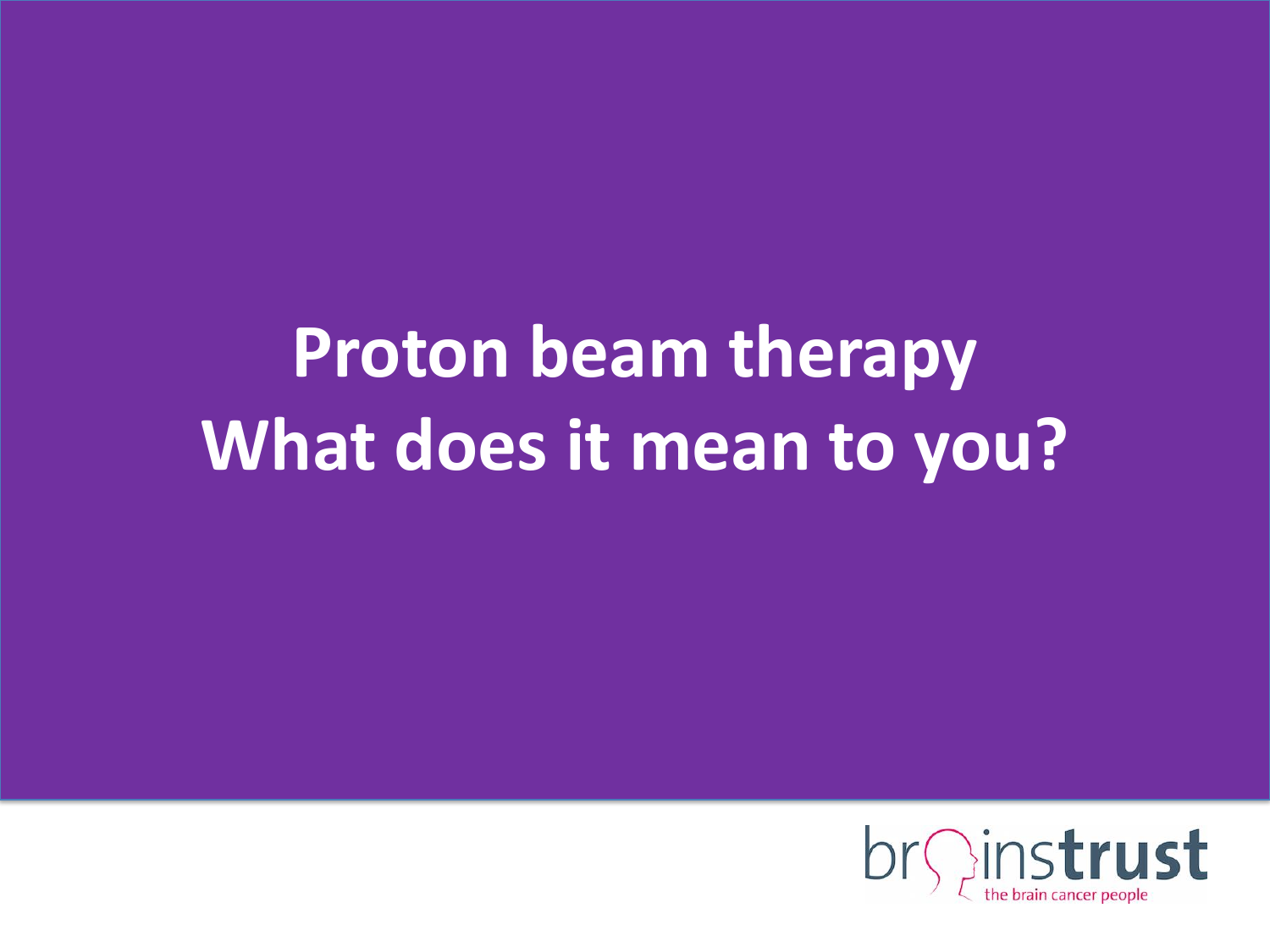## The wider narrative…

- To have independent, factual information available
- To ensure that people have the information they need
- To help people understand PBT in the context of other treatments
- To dispel myths and misunderstandings around PBT
- To build trust in PBT and clinical judgement
- To articulate the research challenges around PBT
- To create a best practice template

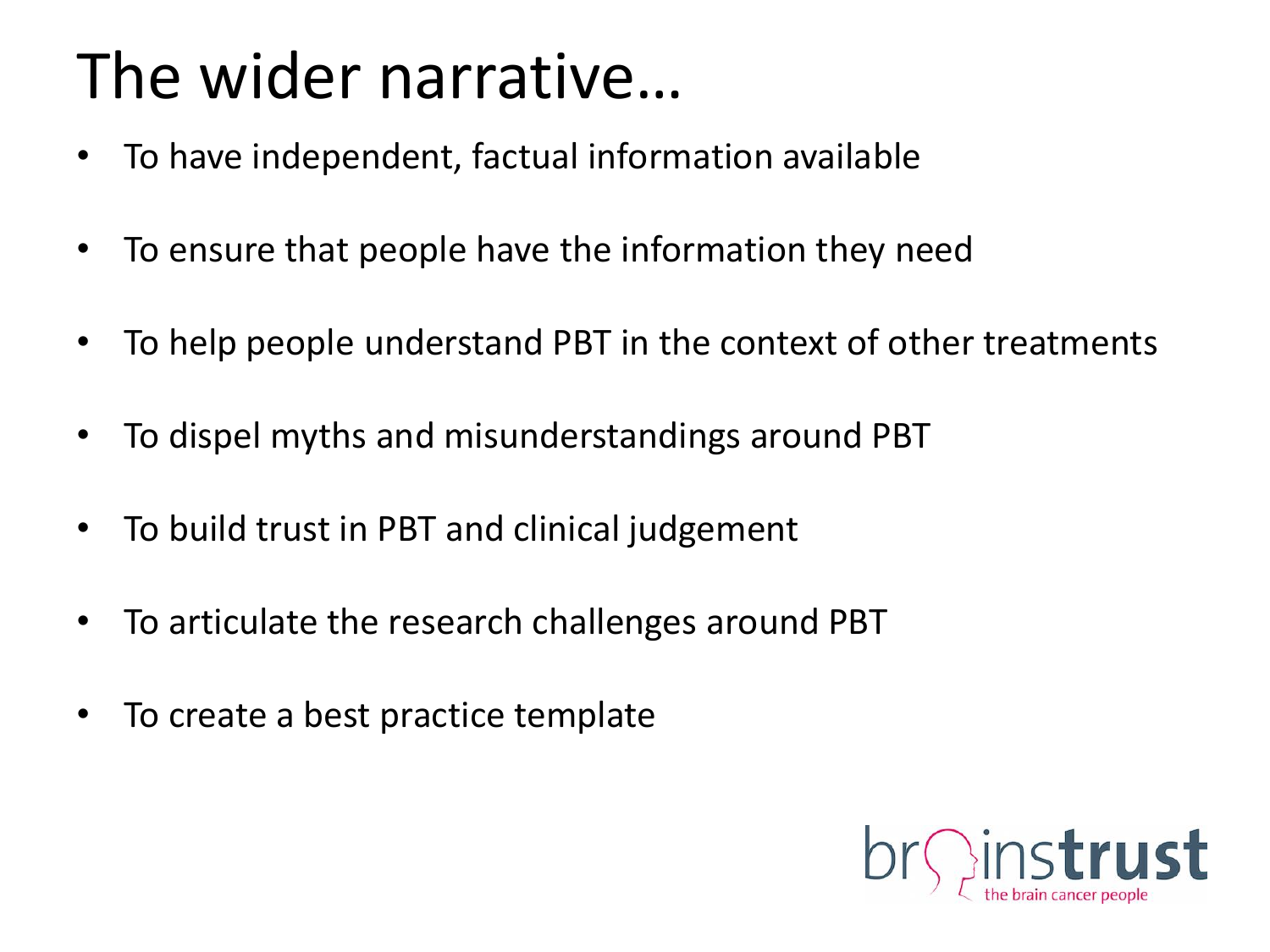### The muddy waters of:

- Insight
- Science
- Capacity
- Experience
- Emotion, perspectives and opinions
- Strategy
- Planning

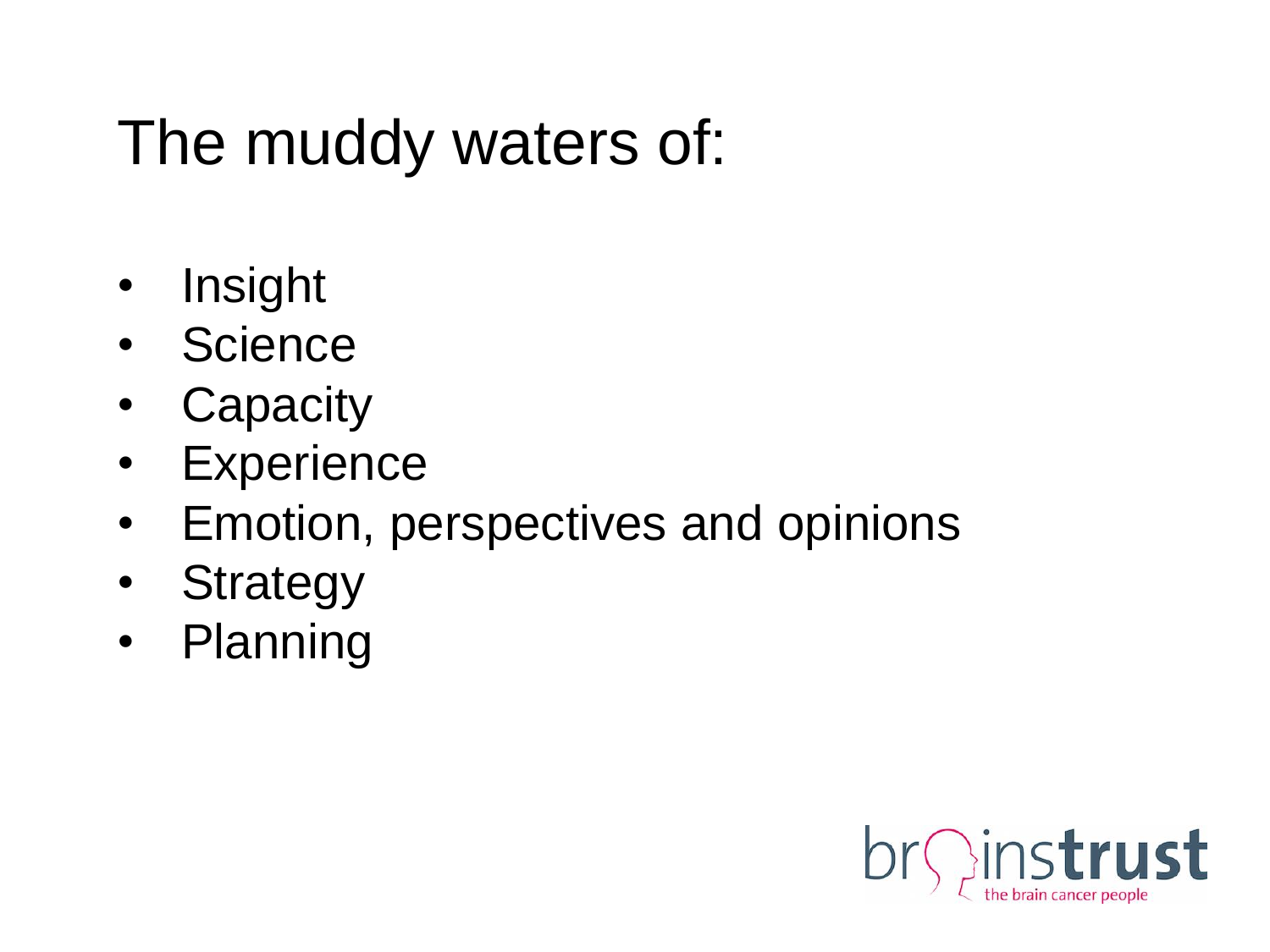### **The current narrative**

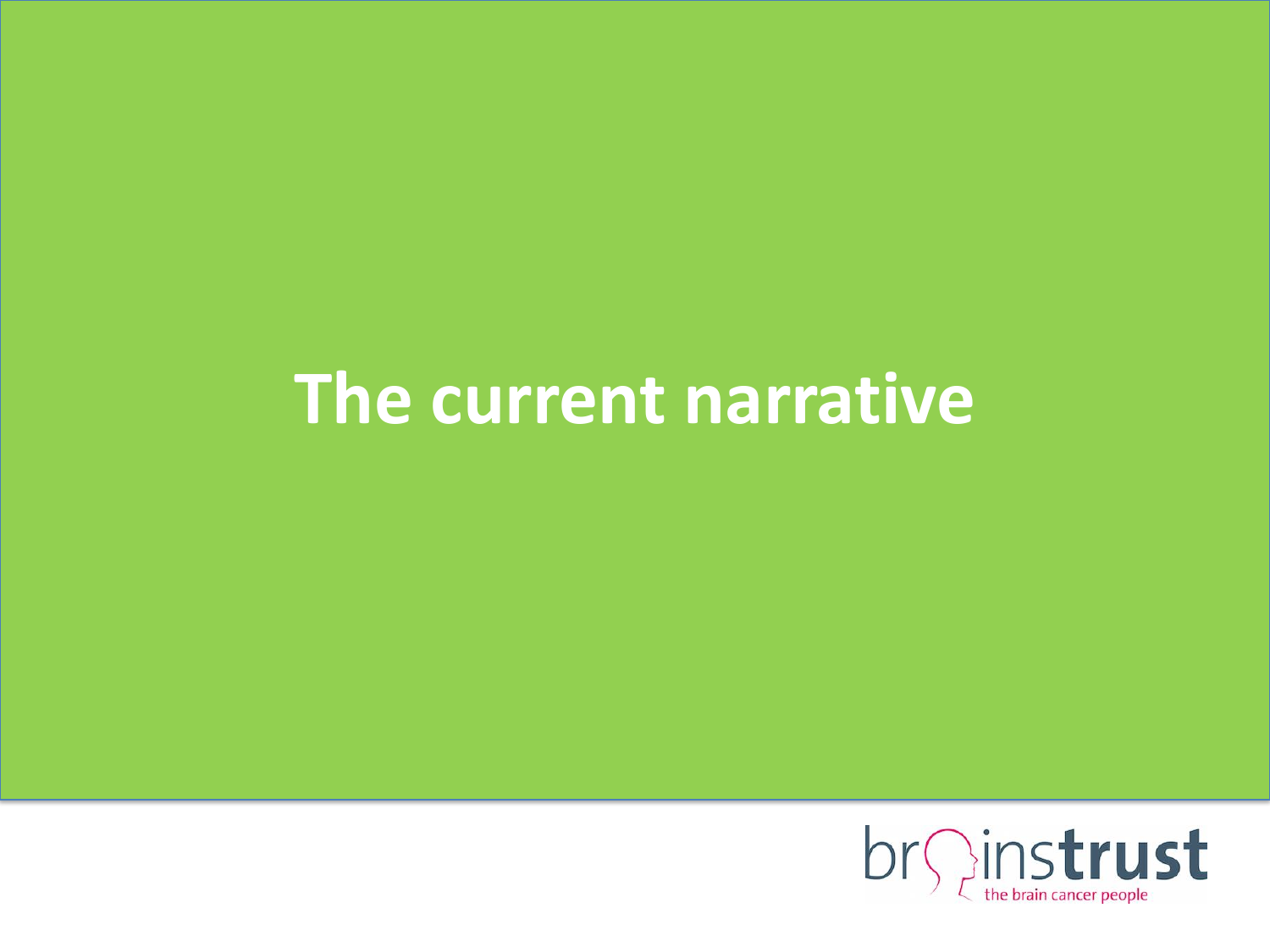## The current narrative

- Fundraising is essential to secure PBT– NHS won't provide funding for treatment
- PBT is the most suitable/effective treatment for all cancers
- Other countries use this treatment in many/most cases
- Most people should be treated with PBT

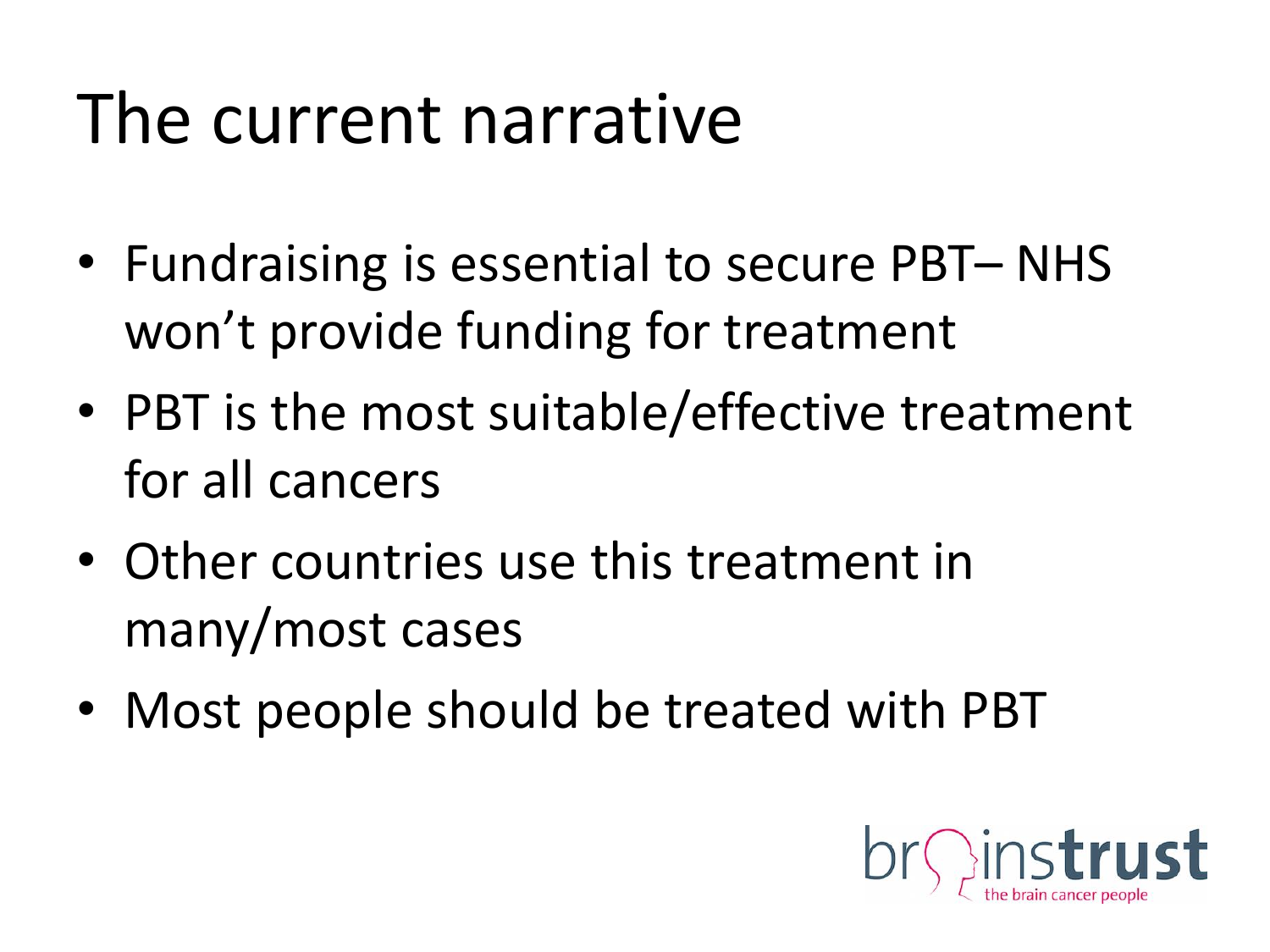2015 – 782 articles

NHS - Incompetency/inadequacy, death penalty, injustice

PBT - miracle cure, radical, life-saving

2016 – 886 articles

NHS – inadequate, not giving the best chance PBT – only option, success stories

2017 – 223 articles

NHS – giving up too easily

 $PBT$  – suitable for everyone, best chance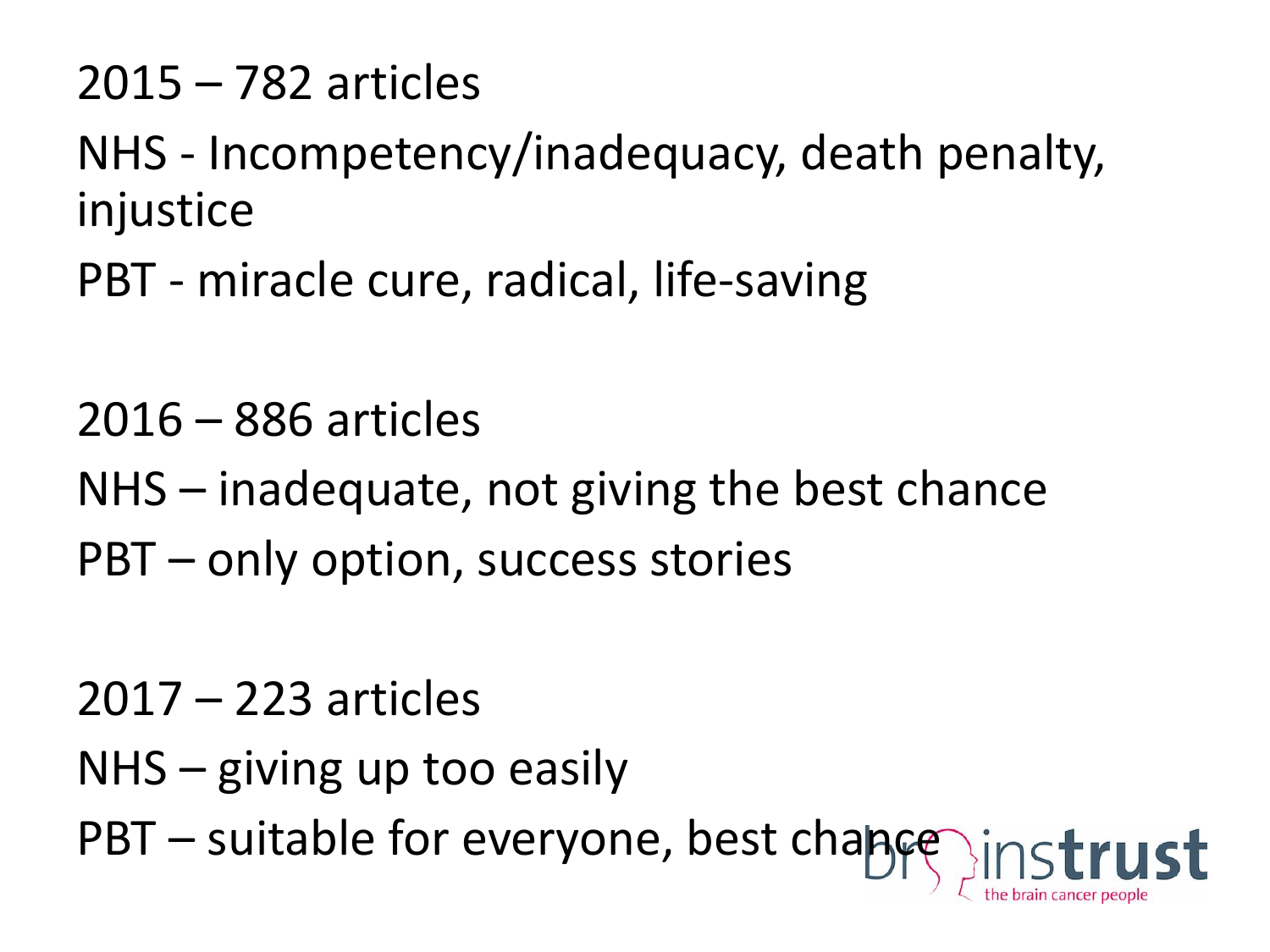#### **Questions asked**

What is PBT?

What are your perceptions? Where did they come from?

How are patients selected?

What would need to happen so that you're confident about the decision to treat, or not?

What information would you need as a patient/carer? And when?

What should you think about when choosing where to have the treatment?

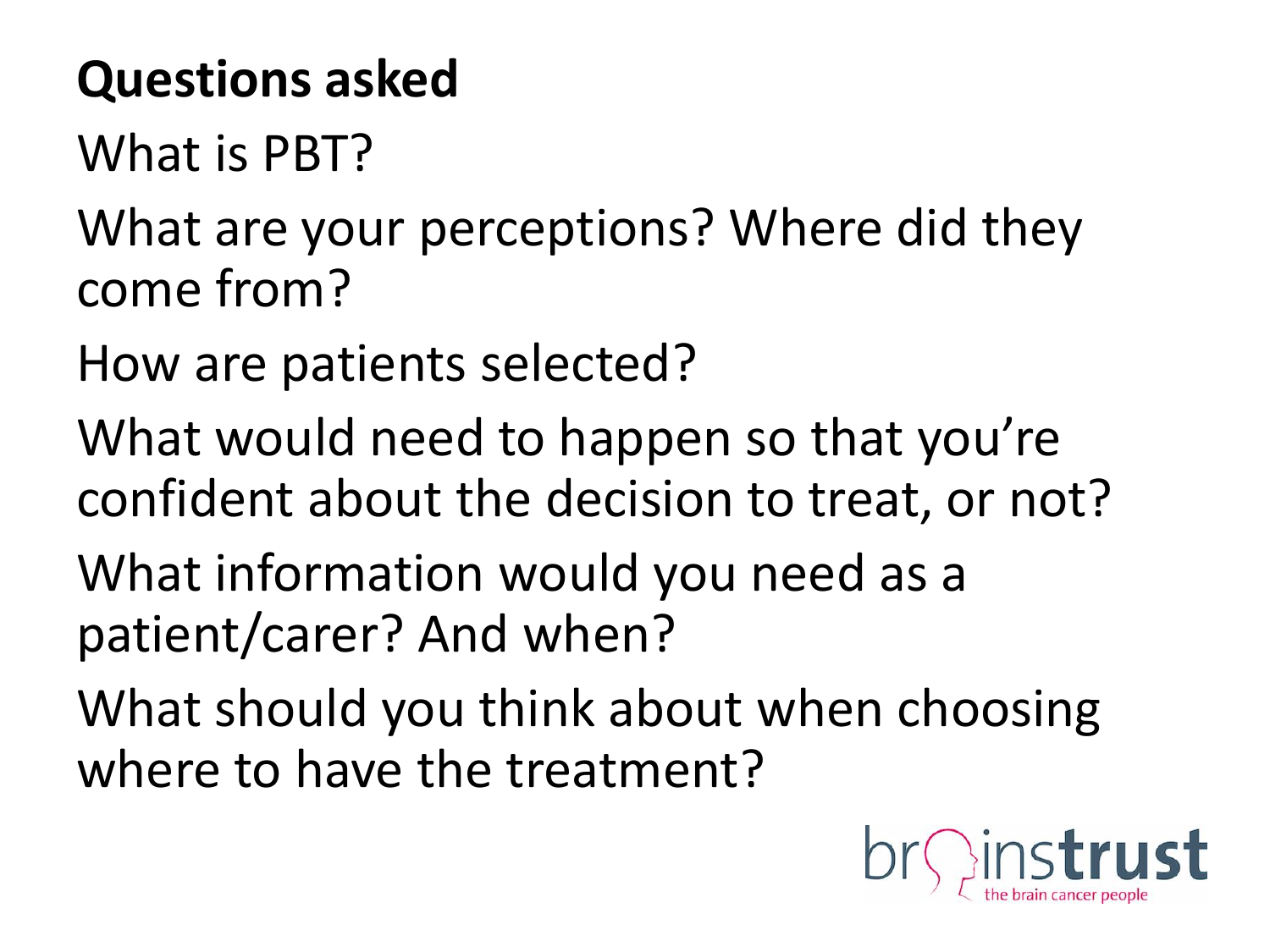#### **Themes**

- Myths
- Understanding the decision process
- Understanding the pathway
- Is it the right treatment for me?
- Where should I have it?
- What should I expect?
- How does it work?
- The need for research

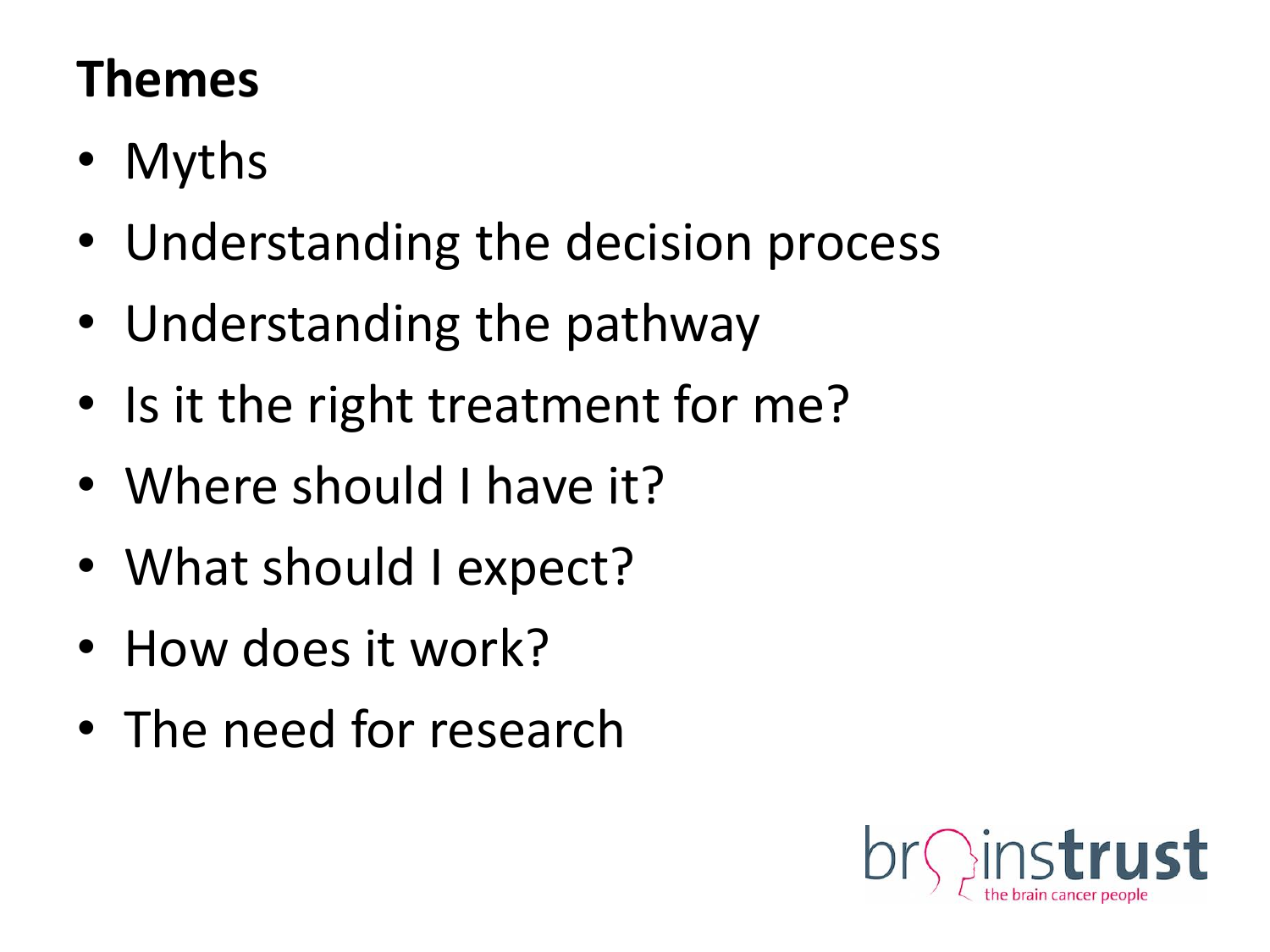## **It's a challenge**

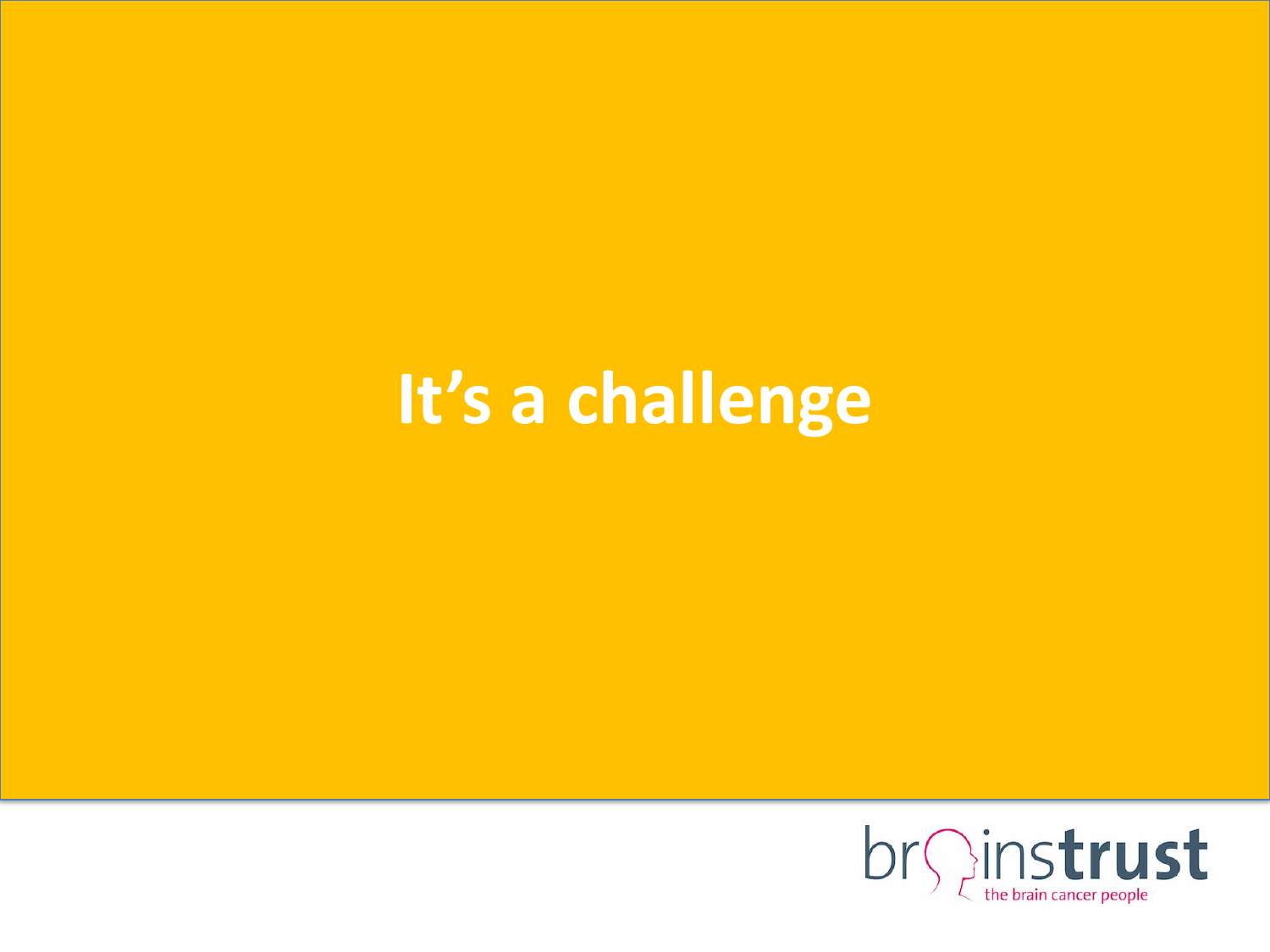#### **Research challenges**

- Multiple indicators
- More RCTs needed
- Which patients?
- Collecting outcomes
- Rare and less common cancers
- Private v NHS
- Timing of research
- Range of technology
- Identifying the question